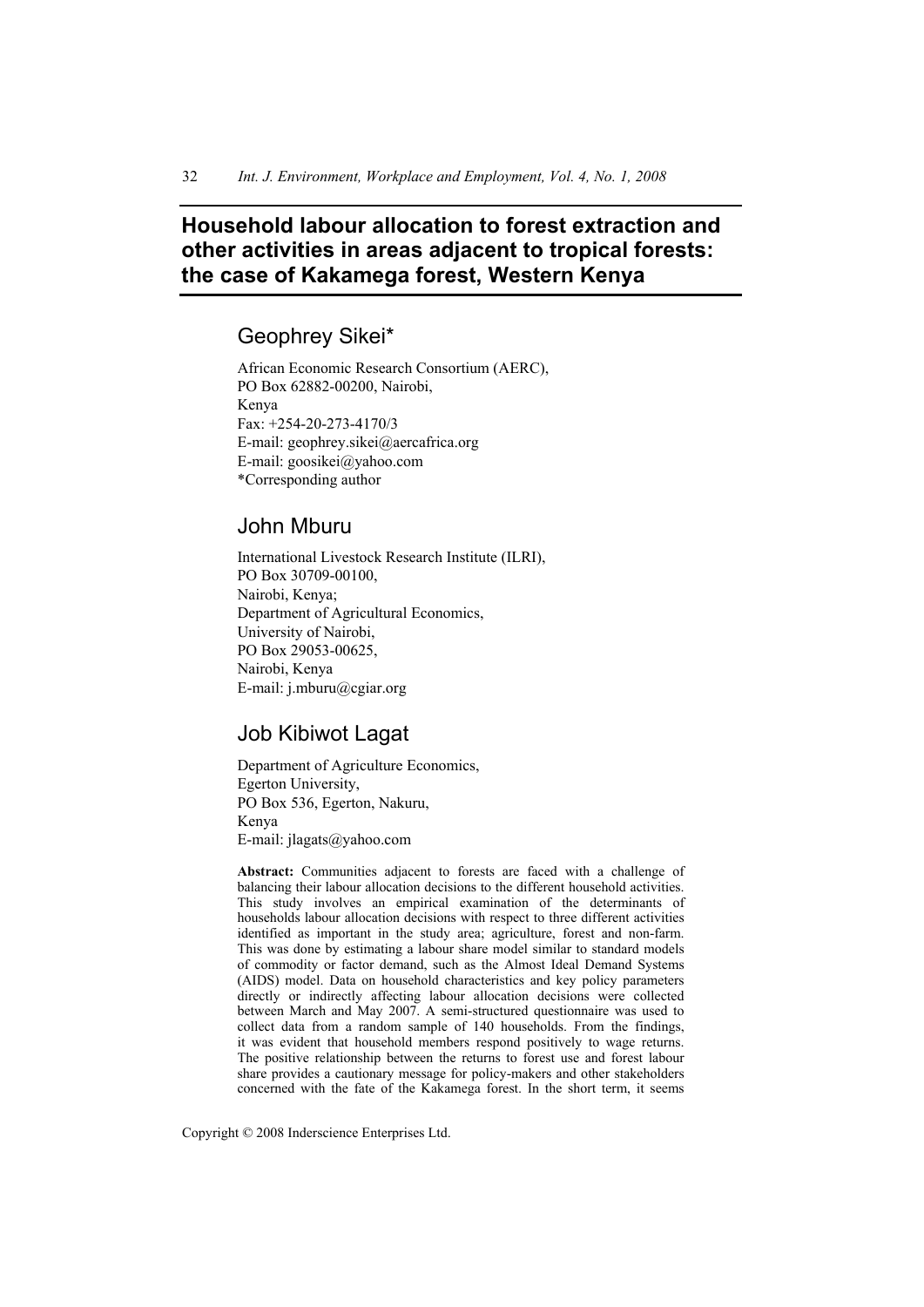probable that the returns to forest use will increase as the aggregate demand for forest products rises and supply declines. The study findings suggest that, with improved economic well-being, households become less reliant on forests for their livelihoods. Since reduced forest reliance is positively related with a reduced demand for forest products, these findings suggest a complementary relationship between strategies aimed at poverty alleviation and those aimed towards forest conservation.

**Keywords:** labour allocation; labour share; fuelwood collection; Kakamega forest.

**Reference** to this paper should be made as follows: Sikei, G., Mburu, J. and Lagat, J. (2008) 'Household labour allocation to forest extraction and other activities in areas adjacent to tropical forests: the case of Kakamega forest, Western Kenya', *Int. J. Environment, Workplace and Employment*, Vol. 4, No. 1, pp.32–44.

**Biographical notes:** Geophrey Sikei is an Agricultural/Resource Economist currently engaged with the African Economic Research Consortium (AERC) as a Research Assistant/Consultant. He holds an MS degree in agricultural and applied economics (2008) from Egerton University, Kenya, with a specialisation in environmental and resource economics. Prior to joining AERC, He was engaged with the Kenya Institute for Public Policy Research and Analysis (KIPPRA) as a Research Assistant. He has been involved extensively in research works mainly concerned with environment-poverty linkages in Kenya.

John Mburu is an Agricultural/Resource Economist at the International Livestock Research Institute (ILRI) and a Lecturer at the Department of Agricultural Economics, University of Nairobi, Kenya. He holds a PhD degree in Agricultural Economics (2002) from the University of Goettingen, Germany, with a specialisation in environmental and resource economics. He joined the ILRI and the University of Nairobi in June 2007 from the Center for Development Research (ZEF), Bonn, Germany, where he worked as a Senior Research Fellow for almost five years. He has published widely on agricultural and environmental economics, and has acquired extensive experience working in developing countries such as Brazil, Ethiopia, India, Kenya, Malawi, Uganda and Zambia.

Job Kibiwot Lagat is as a Senior Lecturer and Researcher in the Department of Agricultural Economics and Agribusiness at Egerton University, Njoro, Kenya. He is qualified with a PhD degree in agricultural and resource economics and teaches and supervises graduate students. He is the Executive Editor of the newly established *International Journal of Applied Agricultural Economics and Agribusiness*. His research interests are resource and environmental economics.

#### **1 Introduction**

In developing countries, forests provide many products and services to rural populations. These include wood for fuel, fodder for livestock and building materials, among others. While forest use is nearly ubiquitous in the developing world, the degree of forest dependence varies considerably across households. For some rural households, forests are a main source of livelihood; for others, they serve primarily a supplementary role or as a safety net in difficult times (Warner, 2000).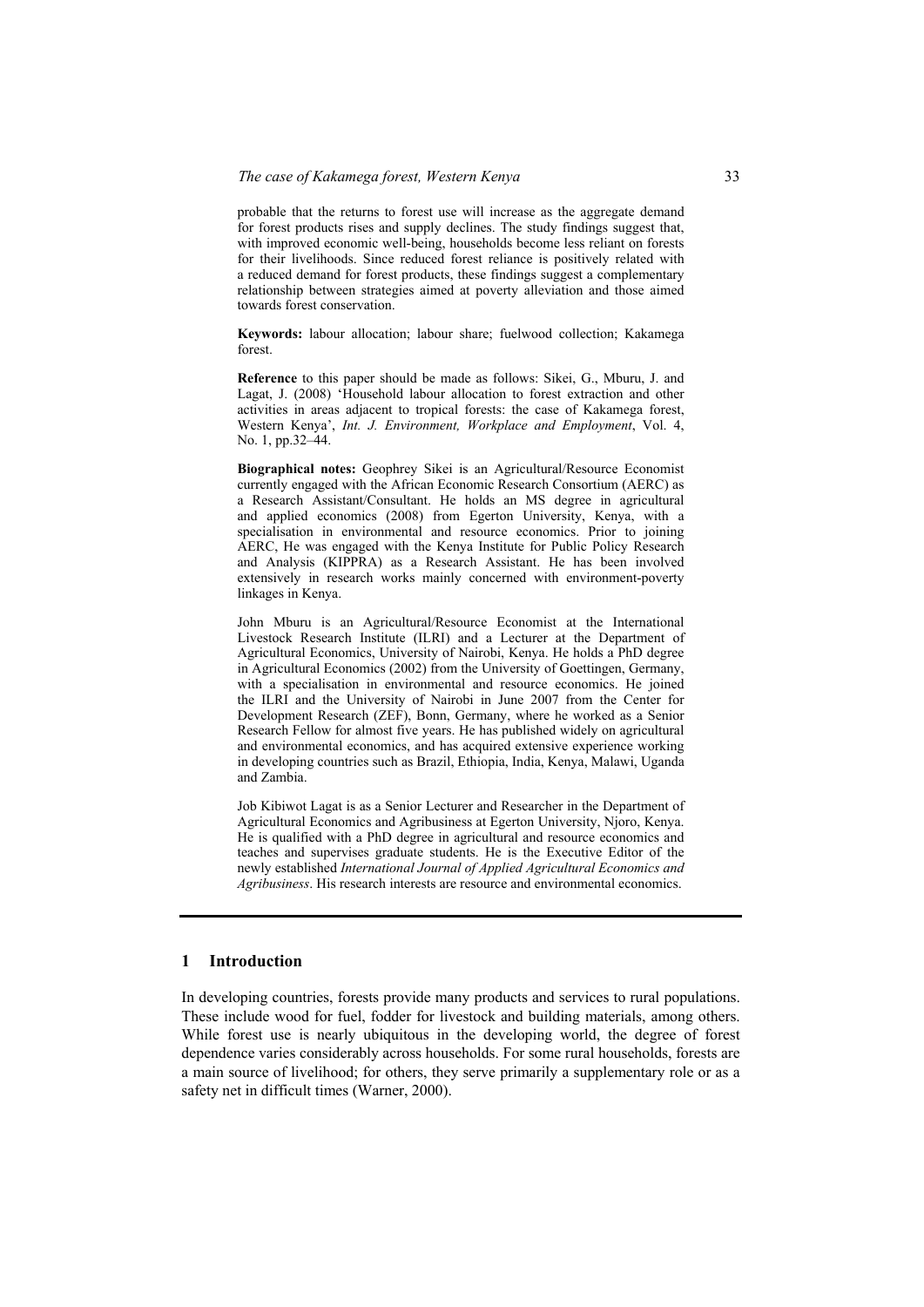In Kenya, forests occupy a paltry 2.8% of the total land area (Byron and Arnold, 1999). Despite this relatively small forest cover, there is a high dependence on forest for the provision of wood and non-wood products. As noted by Mogaka et al. (2001), it is estimated that about 3 million people living adjacent to forests in Kenya depend heavily upon them for the provision of wood and non-wood products needs. Most of these populations are often found in rural areas characterised by a biomass-based economy in which local land resources provide for the bulk of their survival needs.

The Kakamega forest in Western Kenya is one such forest where rural dependence has always remained relatively high. The forest has elicited a great deal of attention due to its uniqueness; it is the only patch of Guineo-Congolean rainforest remaining in Kenya – a forest type that spans much of West and Central Africa. The forest is also located in one of the world's most densely populated rural areas, with an average population density of 600 people per square kilometre (Blackett, 1994). A rapidly growing population occupying 57 forest-adjusted villages places great pressure upon the Kakamega forest (KIFCON, 1994). Population growth is resulting in repeated subdivision of land parcels which, along with the growing pressure to continually cultivate all the available land, has rendered the traditional agricultural system of fallow rotation almost unworkable. As a result, the forest has become an ever more important source for satisfying the daily needs of the local people. Hunting, collecting of medicinal plants, charcoal burning, illegal pit-sawing, grazing, collecting of fuelwood and the agricultural *shamba*-system are some of the threats to which the forest is exposed (Mitchell, 2004).

As a consequence of the continuing decline of the forest, rural economies are forced to harness a combination of strategies for adaptability purposes. Key among them is the critical decision of how to allocate their constrained labour to the different productive activities within the household. Studies by Cooke (1998), among others, have noted that, in the face of scarcity, households will allocate more labour to the collection of environmental products at the expense of other productive activities. Factors influencing such labour allocations are poorly understood. In addition, it is believed that women bear the increased burden of forest products scarcity by having to contribute much of the extra labour that is needed. It is against this background that the present study was prompted and initiated.

The main objective of this paper is to determine the factors influencing the labour allocation decisions of rural households within Kakamega – i.e. the allocation of labour between forest-related and other productive activities. This is crucial to formulating policies that can improve the welfare of smallholders, particularly given the dependence of rural households on forest resources and the uppermost concern of this issue to policy-makers. If it turns out that labour allocation decisions are influenced by the existence of forest products, a strong case can be presented for the protection of these resources. Projects that allow households to save time by increasing the availability of environmental products or by allowing more efficient use of them may also prove to be very beneficial.

## **2 The theoretical framework used**

This study draws upon the economic theory of farm households as explained by Singh et al. (1986). The model considers the non-separable and interdependent characteristics of many low-income farm households, and also the weak markets for key factors and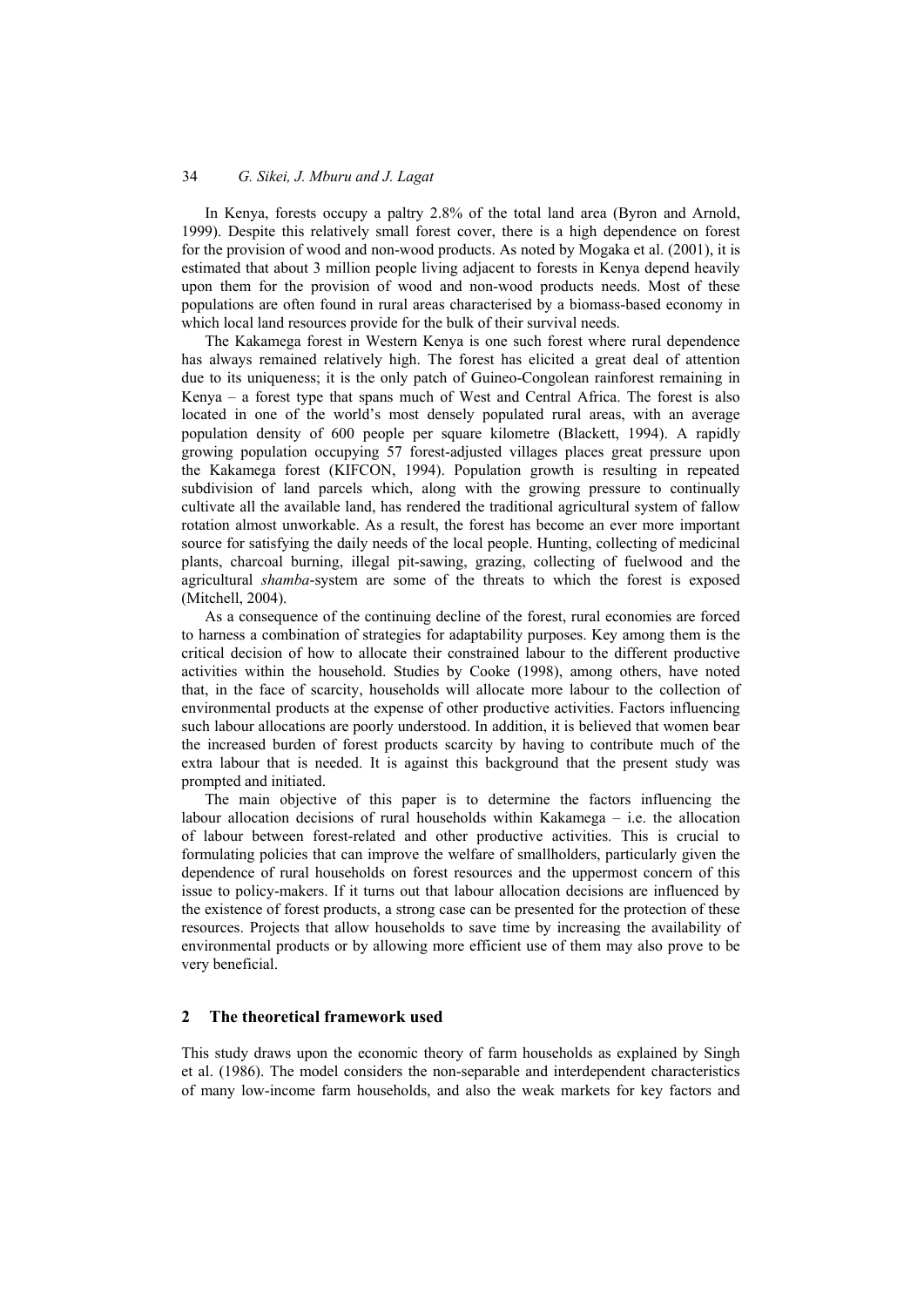products. This interdependency assumption and the non-separatability associated with it implies that household resource allocation – which includes forest product supply and demand, and on-farm and off-farm labour allocation – is decided simultaneously, rather than recursively (Heltberg et al., 2000).

The study also considers households living adjacent to a forest. Members of the household are assumed to engage in agricultural activities, forest gathering activities and non-agriculture/non-forest activities. The household maximises utility by choosing to allocate labour to specific activities, consumption and inputs. The household solves:

$$
\max_{L,C_i,X} U = U(C_j, N;H), \quad j = a, f, n
$$
\n<sup>(1)</sup>

where

- utility U is derived from the consumption of an agricultural commodity  $(C_a)$
- forest product is  $(C_f)$
- non-farm (non-forest) good is  $(C_n)$
- leisure is  $(N)$
- *H* are household characteristics influencing preferences.

Household leisure time is not modelled as the labour–leisure margin in most rural households is assumed to be negligible (Adhikari, 1996). The household maximises utility subject to the following production function for agricultural commodities:

$$
Q_a = Q_a \{L_a, X, A_0\} \tag{2}
$$

where  $Q_a$  is agricultural production, which is assumed to be a function of labour  $L_a$ , purchased inputs (e.g. fertiliser  $X$ ) and the household's land endowment  $A_{\Omega}$ . Households use their own male and female labour for agricultural production, and may also hire both male and female labour. Labour hired of the same gender and own-household labour inputs are assumed to be perfectly substitutable, although male labour and female labour in general do not serve as substitute forms of labour. The households are also assumed to be risk averse.

Similarly, the production function for forest product is:

$$
Q_f = Q_f(L_f, F) \tag{3}
$$

where

- $Q_f$  describes the production of forest goods
- $L_f$  is the household's labour in extracting forest product
- $F$  is the distance to the forest.

The production function for non-farm/non-forest goods, which require only labour  $(L_n)$ for production, is given by: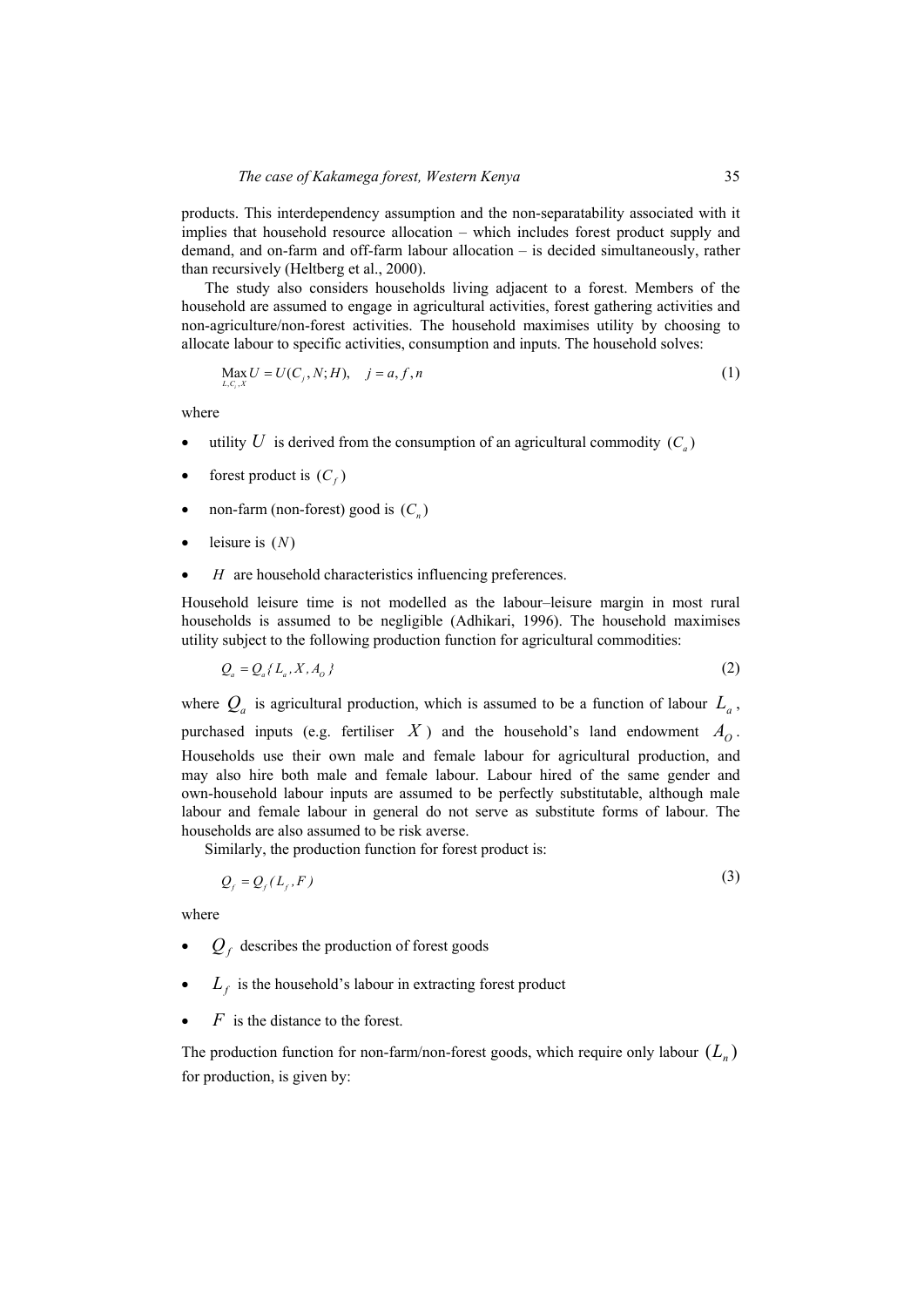$$
Q_n = Q_n(L_n) \tag{4}
$$

The household's budget constraint is defined as:

$$
Y = \sum_{j} \left[ (p_j Q_j - p_j C_j) - p_x X + v L_v \right] \tag{5}
$$

Households are assumed to engage in a competitive market for agricultural products where they can sell and buy at market prices  $p_i$  that are assumed to be exogenous. Farm inputs  $(X)$  are purchased but not sold. The household may also buy and/or sell household labour at the market wage rate of  $v$ , although the labour market is assumed to be thin.

The household's time constraint therefore becomes:

$$
T - N = \sum_{j} L_j \tag{6}
$$

The Lagrangian of the household's maximisation problem is:

$$
L = U(C_j, T - \sum_j L_j : H) + \lambda \begin{bmatrix} I \, p_a Q_a(L_a, X, A_o) - p_a C_a - p_x X J + I \, p_j Q_f(L_j, F) \\ -p_j C_f J + I \, p_n Q_n(L_n) J \end{bmatrix} \tag{7}
$$

whose expressions after rearranging become:

$$
\frac{\partial U(\cdot)}{\partial C_a} = \lambda p_a \tag{8a}
$$

$$
\frac{\partial U(\cdot)}{\partial C_f} = \lambda p_f \tag{8b}
$$

$$
\frac{\partial U(\cdot)}{\partial C_n} = \lambda p_n \tag{8c}
$$

$$
\frac{\partial U(\cdot)}{\partial N} = \lambda p_a \frac{\partial Q_a(\cdot)}{\partial L_a} \tag{8d}
$$

$$
\frac{\partial U(\cdot)}{\partial N} = \lambda p_a \frac{\partial Q_a(\cdot)}{\partial L_a} \tag{8e}
$$

$$
\frac{\partial U(\cdot)}{\partial N} = \lambda p_n \frac{\partial Q_n(\cdot)}{\partial L_n}
$$
\n(8f)

$$
p_a \frac{\partial Q_a}{\partial X} = p_X. \tag{8g}
$$

Note that, at equilibrium, the ratios of the marginal products of  $C_a$ ,  $C_f$  and  $C_n$  will equalise with their price ratios. Equations (8d)–(8f) indicate that, at the optimum, households allocate labour across activities so as to equate the marginal value of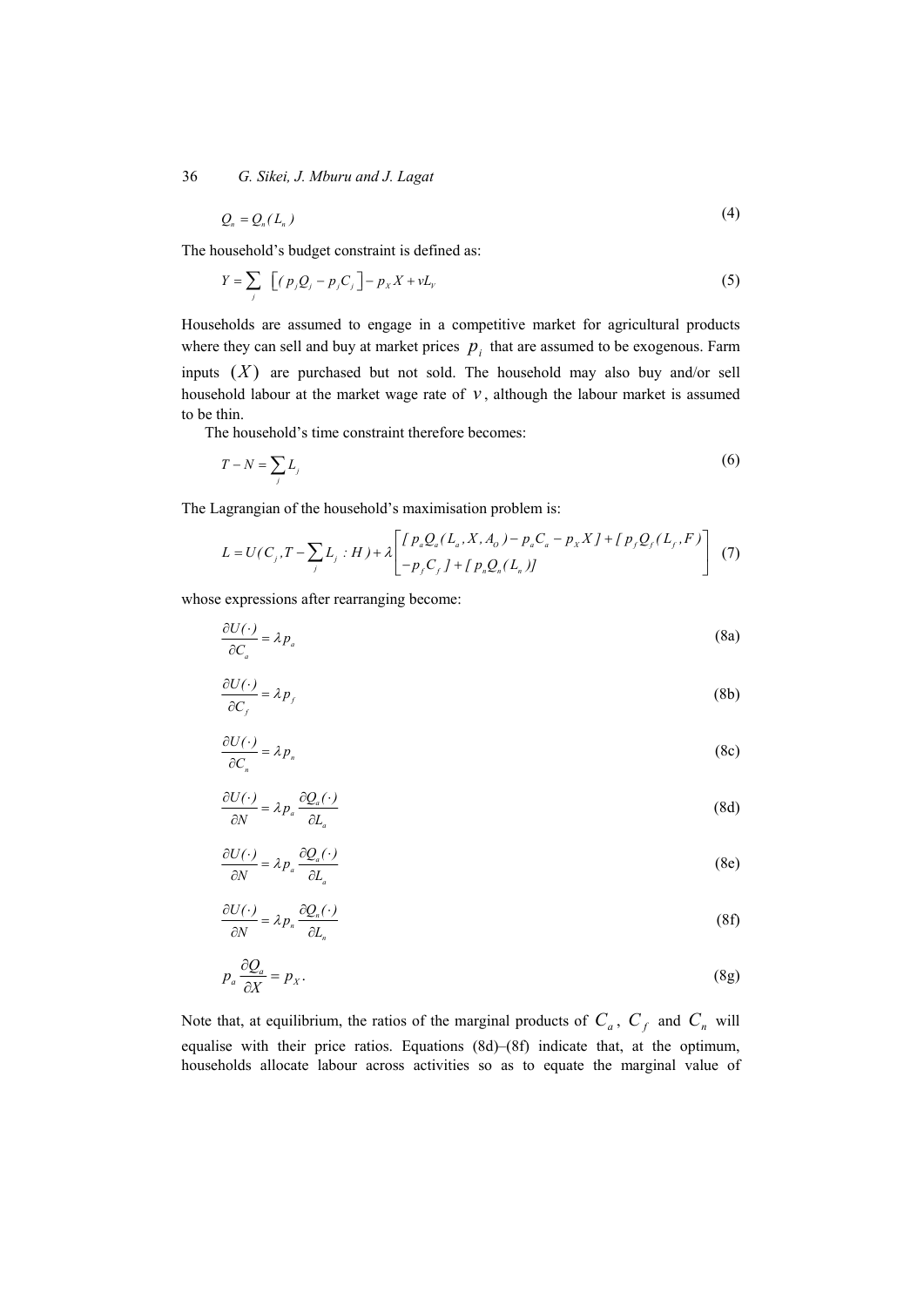household leisure with that of time spent on each productive activity. Expressions for labour supply, input demand and commodity demand can be derived as functions of all exogenous variables;  $p_i$ ,  $H$ ,  $A_0$ ,  $F$ ,  $T$ .

## **3 Materials and methods**

## *3.1 Study area*

The study site for this survey was an area around the Kakamega forest, situated in the Kakamega District in the Western Province of Kenya (Figure 1). It lies north-east of Lake Victoria between latitudes 00°10′N and 00°21′N and longitudes 34°47′E and 34°58′E at about 1600 metres above sea level.

#### Figure 1 Kakamega forest and its environs



The forest covers an area of about 154.8 square kilometres out of which 15.92 square kilometres is plantation forest while the rest is natural forest. The 1994 welfare monitoring survey carried out in Kenya showed that 52% of the population in the district lie below the poverty line meaning that they have difficulties affording basic necessities such as food, shelter, clothing, education and other like amenities (Government of Kenya, 2002). The Kakamega forest houses unique biological resources (flora, fauna and avifauna), which share similar characteristics with those of the Western African equatorial rainforests.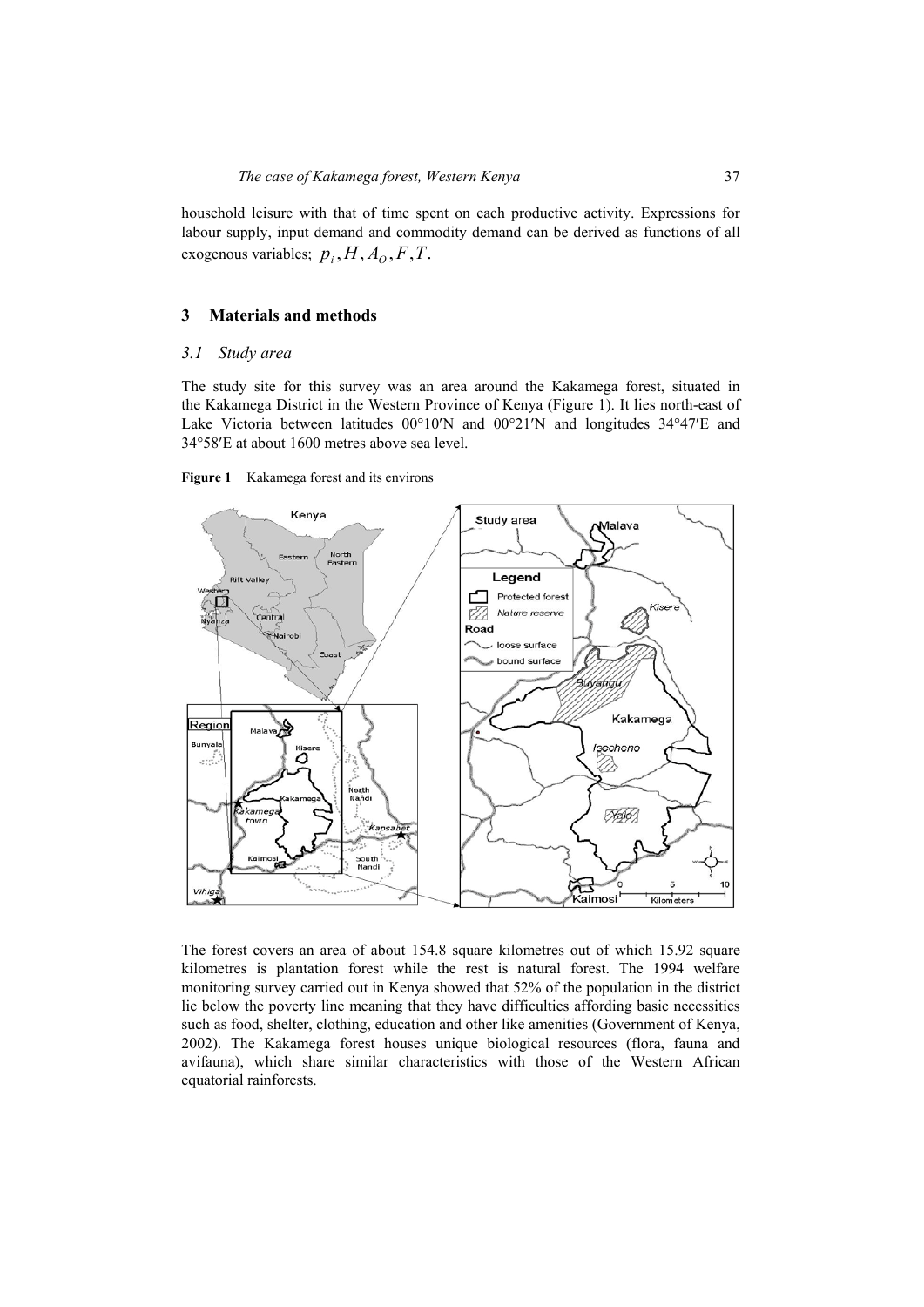### *3.2 Livelihood activities in the study area*

Within the study area, the majority of its inhabitants are employed in the agricultural sector (Government of Kenya, 2002). Most are small-scale farmers. In fact, 80% of the population lives in rural areas, and 62% of all households generate their income from agriculture. At the same time, the district suffers from extreme demographic pressure with an annual population growth rate of 2.12%. Therefore, with 76% of the district's area under agricultural cultivation and an additional 11% being covered with (gazetted) forest, an extension of cultivated areas seems impossible. This fact, combined with a district poverty rate of 52%, shows the importance of exploring ways to facilitate secure incomes for households dependent on small-scale farming.

Studies by among others, such as Guthiga and Mburu (2006), have showed widespread dependence on the forest by the local people who obtain firewood, thatch grass and medicinal plants from the forest. The forest is also used for grazing purposes. Incidences of illegal logging, charcoal burning and animal hunting are also common. All these activities add-up to the daily livelihood engagements of the peasants. The current study, however, found that labour markets for forest products are dysfunctional or thin. For instance, the main forest product – fuelwood – attracted no standard unit price in all the zones visited. This prompted us to use a derived shadow price approach to obtain the market value of fuelwood.

#### *3.3 Data collection and analysis techniques*

Data used for this study was collected from study sites for the BIOdiversity Monitoring Transect Analysis in East Africa (BIOTA-EA) Subproject E13 between March and May 2007. The target population involved households living within approximately a 5 kilometre radius of the forest. The distance was purposely chosen for convenience since an earlier reconnaissance survey indicated that progressively fewer people extract products beyond the 5 kilometre radius (Guthiga and Mburu, 2006). A census of households carried out with the help of administrative village heads and other local leaders generated a sampling frame consisting of approximately 34,000 households residing within approximately a 10 kilometre radius of the forest. A random sample of 378 households was generated. The sampled households were randomly interspersed in the study area and across three management regimes. The three management regimes in the Kakamega forest are the Kenya Wildlife Service (KWS), the Forest Department (FD) and the Quakers Church Mission (QCM). From the random sample generated by the project, a total of 140 households were selected. Semi-structured questionnaires were used to elicit information on households' socioeconomic characteristics, own-farm, forestry and other off-farm activities.

### *3.4 Empirical methods*

The empirical model used to analyse determinants of labour allocation within households is indicated below. Labour shares were taken as the dependant variables. The model is a system of three jointly estimated labour share equations (for fuelwood collection, agriculture and non-farm activities) where each labour share is a function of the variables indicated in the household model discussed in the theory section. The model takes the form: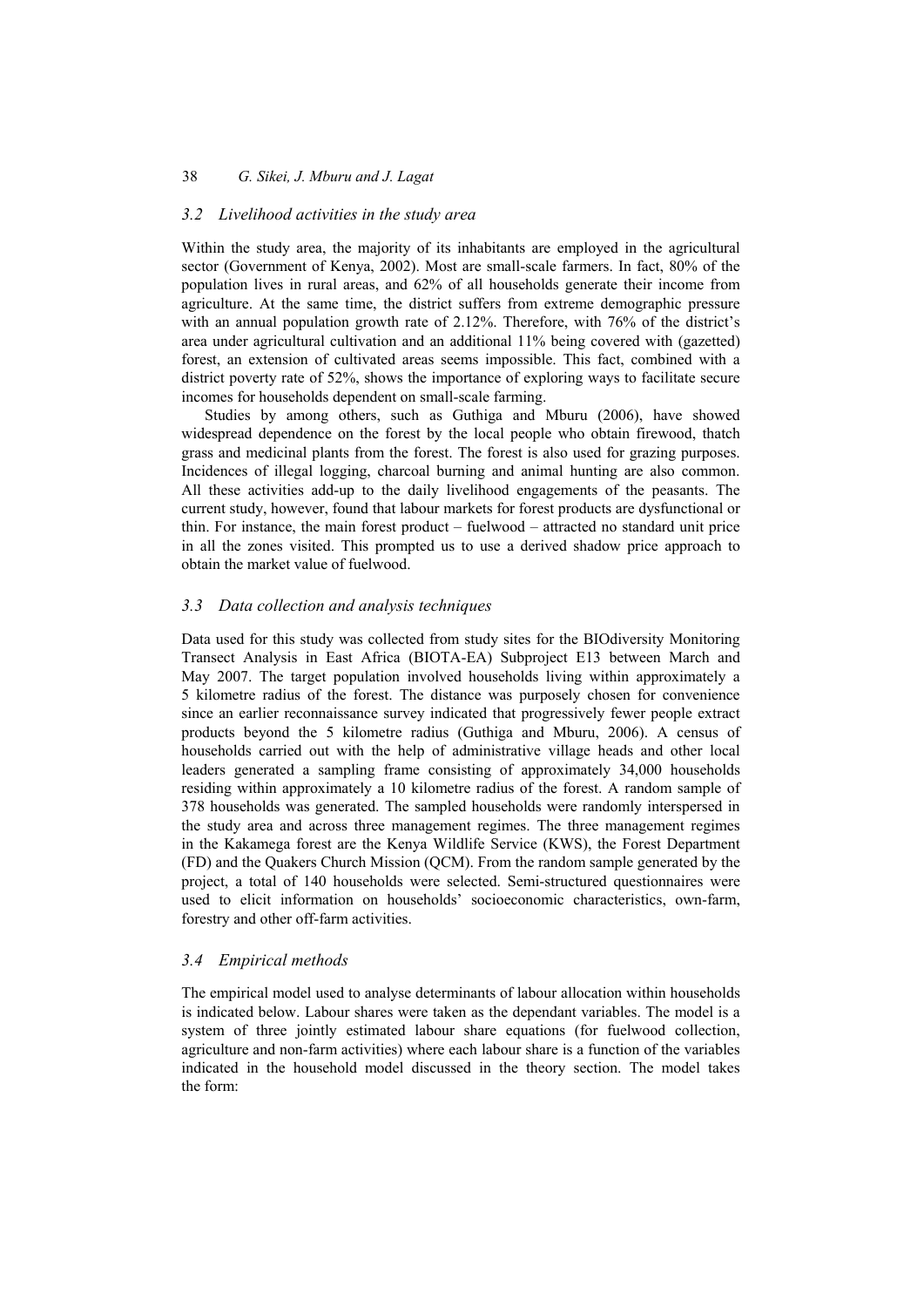*The case of Kakamega forest, Western Kenya* 39

$$
L_{ij} = \alpha_i + \sum_j \beta_{ij} LOG(P_j) + \eta_i K + \gamma_i E + \chi_i A_o + \delta_i F + \psi_i S + \mu_i G + \varepsilon_i
$$
\n(9)

where

- subscripts  $i$  represents individual households
- *j* represents activities undertaken
- $L$  is the labour share per activity
- $P_i$  are the labour returns from each activity
- $K$  is the age of the household head
- $E$  is the education level of the household head
- $A_{\Omega}$  is the size of landholding
- $F$  is the distance to the forest
- $S$  is the household size
- $G$  is the gender of the household involved
- $\varepsilon_i$  is the error term.

The labour share model is similar to standard models of commodity or factor demand; for example, the Almost Ideal Demand Systems (AIDS) model developed by Deaton and Muellbauer (1980).

Not unlike the AIDS model, the parameters of the labour share system are constrained across equations. If the system of equations is complete, then, by construction, the observed labour shares will sum to one. In order to ensure that predicted labour shares also sum to one, the following restrictions are imposed:

$$
\sum_{j} \beta_{ij} = 0 \tag{10}
$$

$$
\sum_{j} \eta_{i} = 0, \quad \sum_{j} \gamma_{i} = 0, \quad \sum_{j} \chi_{i} = 0, \quad \sum_{j} \delta_{i} = 0, \quad \sum_{j} \psi_{i} = 0 \quad \text{and} \quad \sum_{j} \mu_{i} = 0 \tag{11}
$$

$$
\sum_{i} \varepsilon_{i} = 0 \tag{12}
$$

$$
\alpha_a + \alpha_f + \alpha_n = 1. \tag{13}
$$

The homogeneity restriction of equation (10) implies that a given labour share is invariant to proportional changes in all prices. Constraint (11) requires that the individual effects of changes in explanatory variables on labour allocation are offsetting such that the net effect of a change in a given explanatory variable on labour allocation is zero. Constraint (12) requires error terms across equations to be linearly dependant; and constraint (13) combined with the so-called adding-up restrictions ensures that the estimated labour shares sum to one. While an OLS estimate of these equations would be consistent and unbiased, the estimation method developed by Zellner (1962) for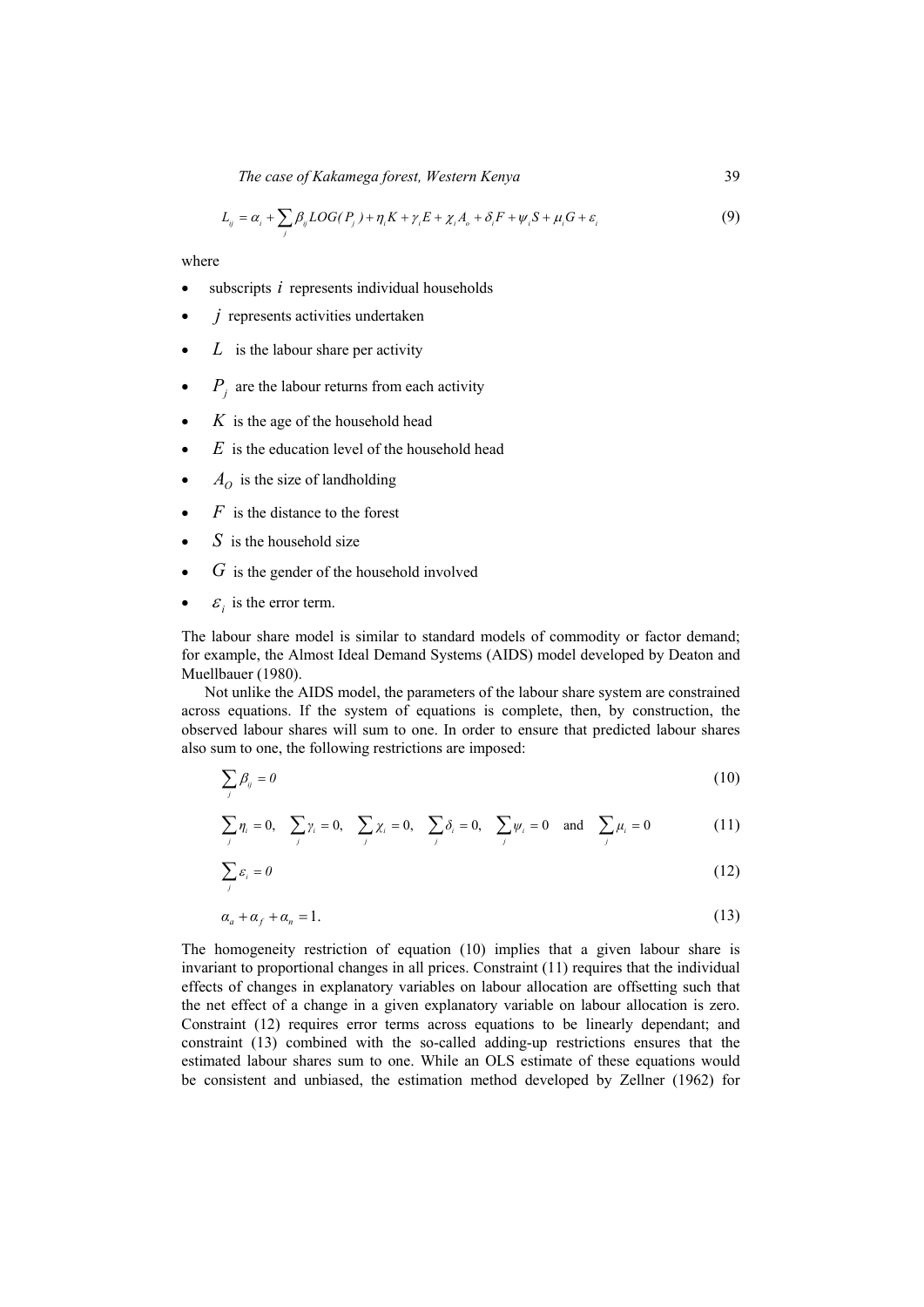Seemingly Unrelated Regressions (SURE) provides estimates that are more efficient. During estimation, one of the equations is dropped from the model to avoid singularity of the disturbance covariance matrix (Sadoulet and de Janvry, 1995).

#### **4 Results and discussions**

Table 1 provides descriptive statistics for the variables used in the model. An iterative SURE which provides estimates that are invariant to the dropped equation was used in estimating the labour share equations. In controlling for sample selection bias, the inverse Mills ratio was generated for each household before estimation. The ratio was then additively included as a regressor in the subsequent share equations. This was undertaken to ensure correction for selectivity bias in cases where no observations were made. The inverse Mills ratio was not statistically significant in any of the equations which suggests that the sample selection bias was not an issue.

**Table 1** Descriptive statistics for variables used in the model

| Variable       | Variable definition                                                     | Mean (standard deviation) |
|----------------|-------------------------------------------------------------------------|---------------------------|
| $P_{f}$        | Imputed shadow wages for forest activities                              | 2.553(1.903)              |
| $P_a$          | Imputed shadow wages for agricultural activities                        | 3.060(2.767)              |
| $P_n$          | Imputed shadow wages for off-farm activities                            | 5.276 (0.185)             |
| K              | Age of household head in years                                          | 51.126 (15.373)           |
| E              | Education level of head in terms of numbers of<br>years spent schooling | 7(4.254)                  |
| $A_{O}$        | Size of landholding held by household                                   | 3.369(2.926)              |
| $\overline{F}$ | Distance to the forest                                                  | 2.431 (1.763)             |
| S              | Household size                                                          | 5.244(2.135)              |
| G              | Gender of household collecting                                          | 0.757(0.430)              |

*Source:* Survey data (2007)

The results presented in Table 2 show the factors influencing households' allocation of labour to different activities. The imputed shadow wage from forest activities reveals a positive relation with the forest labour share. Similarly, labour returns from farm and off-farm activities show a positive relation with their respective labour shares. However, cross-wage effects between the different activities are negatively related. The positive signs on an activity's labour returns in the labour share equations indicate that the households obtaining higher returns from a particular activity will allocate a greater share of household labour to the activity, and vice versa. These findings are consistent with those advanced by among others Bagamba et al. (2007) and Shively et al. (2005) who have showed that rural households respond positively to increased shadow wages – that is, rural agricultural households make decisions largely based on returns from a particular activity.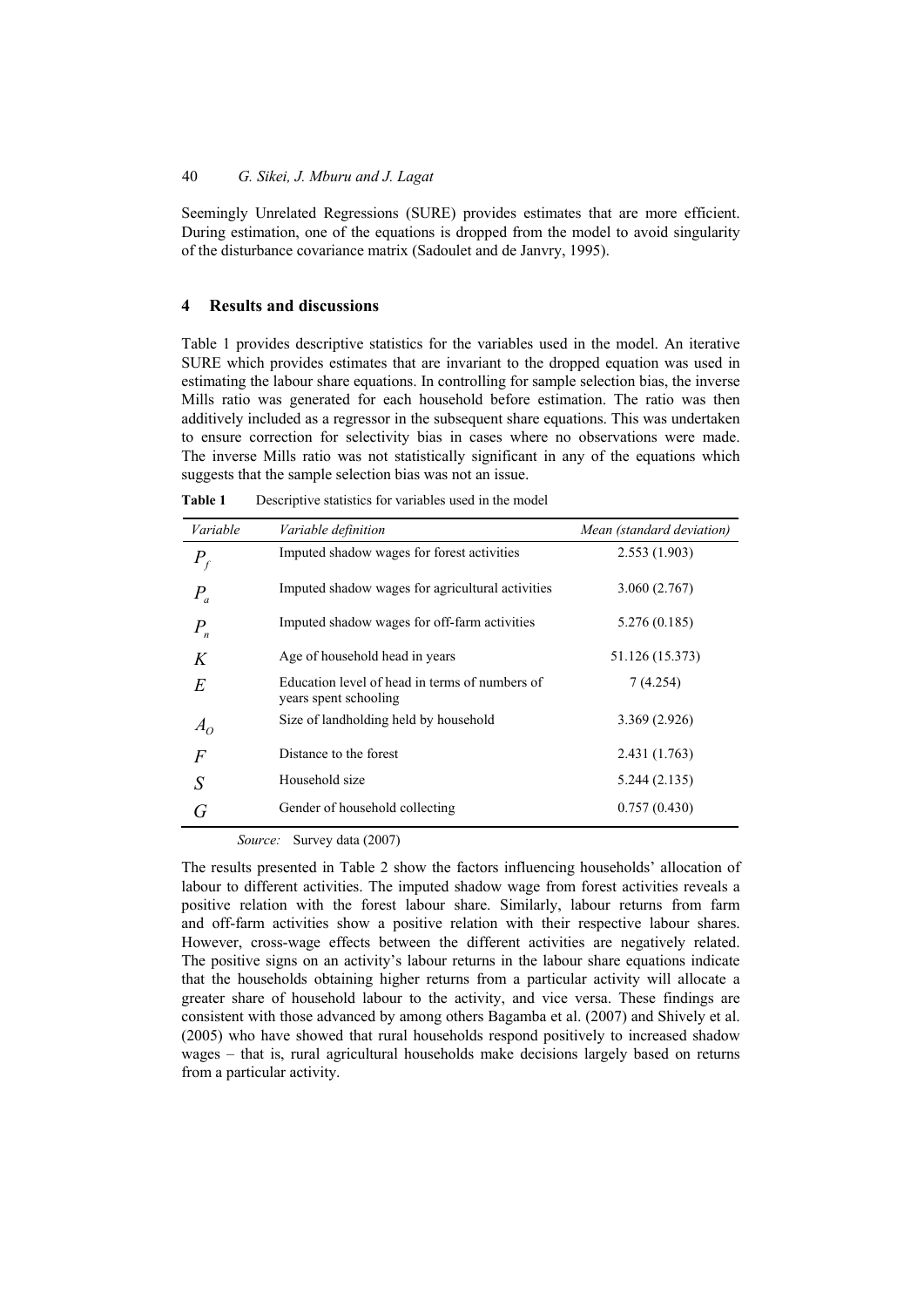| Constant                   | Forest labour share | Agricultural labour share | Non-farm labour share |
|----------------------------|---------------------|---------------------------|-----------------------|
| $P_f$                      | $-0.106$            | 0.475                     | 0.631                 |
|                            | $0.001**$           | 0.001                     | $-0.035$              |
| $P_a$                      | 0.001               | $0.028*$                  | $-0.028*$             |
| $P_n$                      | $-0.035$            | $-0.028*$                 | 0.082                 |
| K                          | 0.002               | $-0.001$                  | $-0.001$              |
| $E\,$                      | $-0.005**$          | $0.013*$                  | $-0.008**$            |
| $A_{\scriptscriptstyle O}$ | $-0.005*$           | $0.014*$                  | $-0.009$              |
| $\overline{F}$             | $-0.002$            | 0.001                     | 0.001                 |
| ${\cal S}$                 | $0.008**$           | $-0.018*$                 | 0.010                 |
| G                          | 0.012               | $-0.015$                  | 0.003                 |

**Table 2** Estimation results for the labour share equations

Notes: \* implies significant at 5% level; \*\* significant at 10% level.

*Source:* Survey data (2007)

The effect of age on labour shares is statistically insignificant. However, results show that age is positively related to the forest share of labour while negatively related to farm and off-farm shares. The elderly tend to spend more time in forest activities. The young and middle-aged persons, who together comprise the majority of the most productive labour in many rural set-ups, tend to engage in other productive activities, such as farming and off-farm employment, as well as forest activities.

The effect of education is negative in terms of forest labour share, positive in terms of the agricultural labour share and negative in terms of the non-farm labour share. The variable is significant in all cases. In relation to the forest sector, a plausible explanation is that education sends a signal to employers about workers' potential productivity, thereby increasing the chances of educated people being hired into attractive non-farm, non-forest activities that, in turn, reduce the allocation of educated labour to the less remunerative forest sector. This finding is in line with Gunatilake's (1998) conclusion that the education level of the family is negatively related to forest dependency. The result for non-farm labour, however, contradicts what is widely assumed. Normally, it is expected that educated workers will find high-paying jobs, locally or in secondary cities (World Development Report, 2008). In attempts to explain this contradiction, we follow the lines of Buchenrieder (2003) in his study of rural households in Russia. Buchenrieder argues that, in the rural set-up, there exists numerous menial opportunities of non-farm self-employment, an assumption which is also true for rural Kakamega. As a result, better educational attainment had a negative effect on the likelihood of engaging in non-farm activities in the Russian sample, since the better educated tended to follow the demand-pull process and look for more remunerative occupations. Another plausible explanation for the contradiction is that, in rural Kakamega, off-farm activities performed by farmers themselves are more traditional which do not require any formal education. Woldehanna (2000) support this argument in his study in Ethiopia.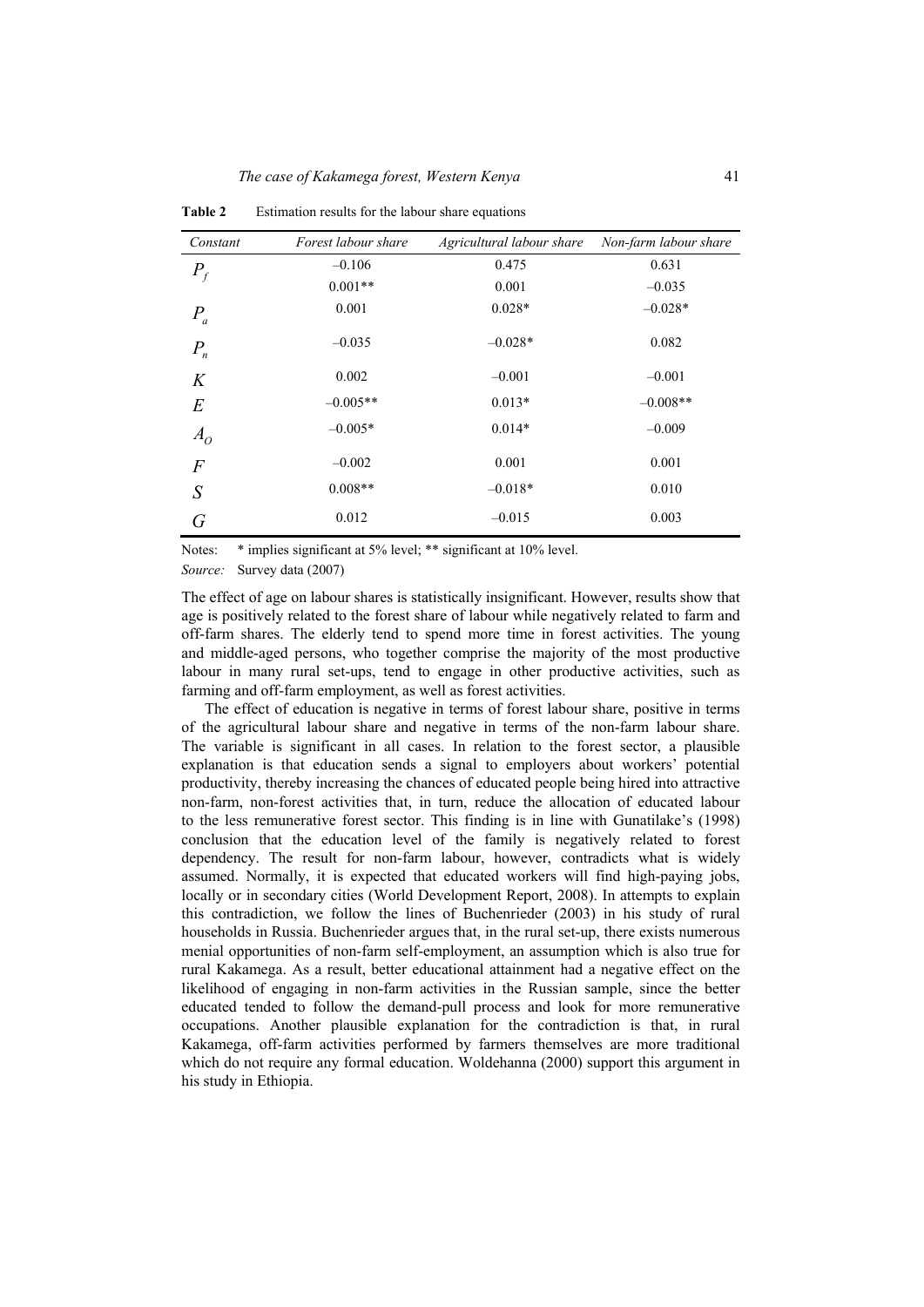The effect of landholding on the forest share is negative and significant; positive and significant in the agricultural share and negative but insignificant in the non-farm share. Matshe and Young (2004) also found farm size negatively related to amount of time allocated to off-farm activities. Plausible explanations are that households with large parcels of land concentrate most of their labour on farms relative to forest and non-farm activities. This variable increases agricultural output and hence the marginal value of farm labour. When the marginal value of farm labour increases, households substitute farm work for off-farm and forest work (a substitution effect).

The forest distance reveals a negative and insignificant effect on the forest share of labour. As distance to the forest increases, households will tend to reduce the labour allocated to fuelwood search and/or turn to fuelwood collection around the homesteads. These findings are consistent with those obtained by Cooke (1998) and Amacher et al. (1996) in Nepal. Distance is positively related to the agricultural and non-farm shares of labour. The additional time that is spent getting to the forest is increasingly allocated to other productive activities like farming or off-farm endeavours.

The size of families is more directly related to household members' participation in different activities and household production. Household size has significant effects on the forest and agricultural labour shares. It is positively related to the forest share of labour while being negative for agriculture. A family with a larger labour force can mobilise household labour in forest extraction activities more so than households with a smaller labour force. There is no restriction on the number of people from a single household who can harvest such products. In this case, households with more members tend to collect a larger portion of forest products, more so because their consumption of fuelwood is generally high. The household size has no significant effect on the non-farm labour share, although it is positive. Larger families supply more labour to the rural non-farm sector given that it is easier for a sufficient number of family members to remain in the home or on the farm to meet subsistence needs. However, it is important to note that the economic rationing of hired labour is influenced more by market wages than family size and composition. Household size is also negatively related to the agricultural share of labour, and statistically significant. A plausible explanation for this is that, as the family becomes bigger, there is a higher probability that some of the family members will be earning some income from non-farm, self-employment activities, as already discussed above.

In order to determine the gender influence on labour allocation to activities within the households, a dummy variable for gender was incorporated into the model. This was prompted by the belief that, in times of labour constraints, women bear the greatest labour burden within households. Results revealed a non-significant gender variable in all the three shares. This implies that gender is a necessary but not sufficient factor to influence how labour is allocated to different activities in rural households. In terms of the forest share of labour, the study findings suggest that women do not necessarily bear the burden of increased scarcity of forest products – in particular, fuelwood collection. This finding is consistent with results generated by Adhikari (1996) and Amacher et al. (1993). One important policy observation drawn from this finding is that women, and by extension children, are not the only labour force engaged in fuelwood collection as purported by many studies. However, the findings contradict those by Abdulai and Delgado (1999) and Newman and Canagarajah (2000) which found that the gender effect on time allocation to farm production was insignificant, and thus concluded that being male increased the chance of working off-farm; but decreased the time allocated to home production activities.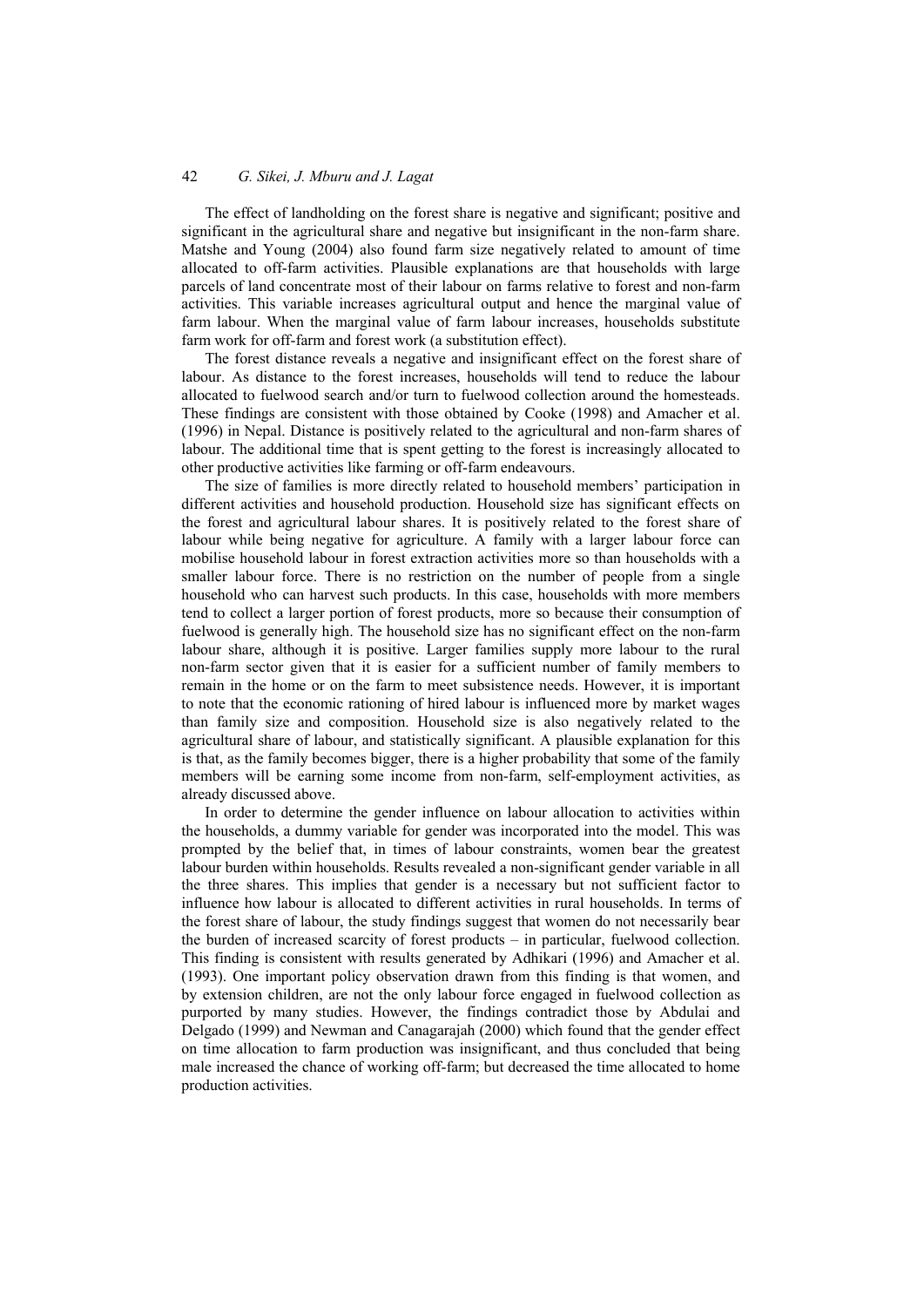#### **5 Conclusion**

In using a systems approach, this study has demonstrated that households will reallocate labour from one activity to the other if returns from the latter exceed the former. Findings reveal that forest use and non-farm wage work are substitute activities for sample households. Higher returns from forest activities increase the forest labour share and simultaneously reduce the non-farm wage work share. Likewise, as returns to wage work rise, households devote a greater share of their labour to paid employment and a lower share to forests. Results further indicate that there is less labour reallocation from agriculture activities. It is quite conceivable that agriculture is such a high priority for subsistence farmers that leisure time or time devoted to other activities will be sacrificed first before agricultural labour time is reduced. These findings have implications for the types of policies needed to support improved labour supply decisions in the rural sector.

Optimistically, the positive own-wage effects in each labour share equation suggest that households respond well to production and work incentives, an essential element in economic development. Likewise, negative cross-wage terms in most equations indicate that labour can be drawn away from one sector through return-incentives in another. It is thus plausible to suggest that public sector investment in off-farm wage work is a potential strategy to reduce forest pressure.

The results have confirmed that education improves the earning capacity of labour in the off-farm sector in Kakamega. The implication of this result is that investment in education would favour the off-farm sector against on-farm and forest employment or activities. Since landholding increases agricultural output, it positively affects the supply of labour to this sector. Policies should therefore be put in place to make it more attractive for rural households to participate in farming activities, since this would help to tackle the unemployment problem rampant in Kakamega and many other parts of Kenya's rural settings.

#### **Acknowledgements**

The authors acknowledge the BIOdiversity Monitoring Transect Analysis in East Africa (BIOTA-EA) Project and the Center for Development Research (ZEF), Bonn, Germany, for providing partial funding for this study.

#### **References**

- Abdulai, A. and Delgado, C. (1999) 'Determinants of nonfarm earnings of farm-based husbands and wives in Northern Ghana', *American Journal of Agricultural Economics*, Vol. 81, pp.117–130.
- Adhikari, B. (1996) 'Common property resource management by user groups: an experience from middle hill of Nepal', *Proceedings of International Symposium on Geology and Environment*, 31 January–2 February, Chinag Mai University, Chiang Mai, Thailand.
- Amacher, G., Hyde, W. and Joshee, B. (1993) 'Joint production and consumption in traditional households: fuelwood and crop residues in two districts in Nepal', *Journal of Development Studies*, Vol. 30, No. 1, pp.206–225.
- Amacher, G., Hyde, W. and Kanel, K. (1996) 'Household fuelwood demand and supply in Nepal's tarai and mid-hills: choice between cash outlays and labour opportunity', *World Development*, Vol. 24, No. 11, pp.1725–1736.